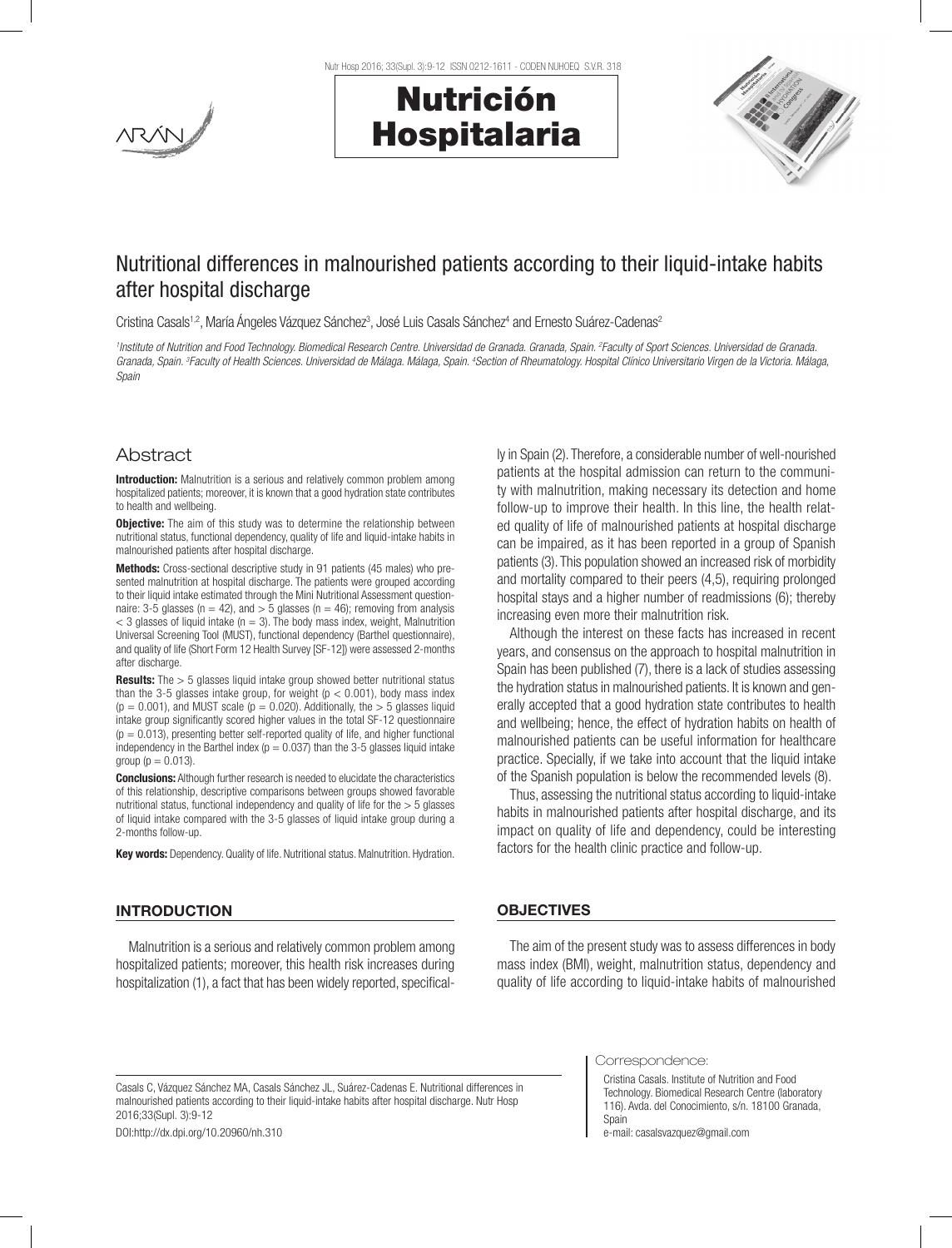patients after hospital discharge during a 2-month home follow-up.

#### **METHODS**

#### **DESIGN**

This was a cross-sectional descriptive study, conducted at the healthcare district of Málaga-Guadalorce, Spain. The nutritional status, dependency and self-reported quality of life levels were assessed in malnourished patients 2 months after hospital discharge, and compared by their liquid-intake habits (2 groups). The present study was approved by the Research Ethics Committee of the Málaga Healthcare District and was in accordance with the Declaration of Helsinki.

#### PARTICIPANTS

A total of 88 patients (44 males and 44 females), aged 72.3  $\pm$ 11.84 years old, were included in the study. After the participants were informed about the procedure and possible risks involved, written informed consent was obtained from all participants. The inclusion criteria were the following: a) hospitalization; b) medium-high risk of malnutrition on the MUST scale; c) older than 18 years; d) willingness to participate in the study and signing of the informed consent form; and e) resident of the geographical area corresponding to the participating health center. The exclusion criteria consisted of having undergone any of the following during hospitalization: a) treatment with oral food supplements, enteral or parenteral nutrition; b) treatment with chemotherapy or radiation therapy; and c) malabsorption syndrome.

#### PROCEDURES

Screening was conducted to determine the patient eligibility during hospitalization by using the Nutritional Filter (Filtro Nutricional, FILNUT) (9) computer program. If the presence of a significant risk was detected, we proceeded with the assessment of each patient using the Malnutrition Universal Screening Tool (MUST) (10). If a medium-high risk of malnutrition was detected through the MUST, the patient was offered the opportunity to join the study provided they were not undergoing treatment with dietary supplements or enteral or parenteral nutrition. The patient was then informed of the study and asked for his/her informed consent.

After a 2-month follow-up, the 91 patients filled out the Mini Nutritional Assessment (MNA) questionnaire, in Spanish language (11). One item of the MNA is able to classify 3 categories according to the number of glasses of liquid intake:  $a$ )  $<$  3 glasses; b) 3-5 glasses; and  $c$ )  $>$  5 glasses of liquid per day. Of the 91 patients, only 3 were included in the  $<$  3 glasses of liquid intake group; as the sample size does not provide enough statistic power, the 3 mentioned participants were excluded of the analysis. Therefore, 88 patients were finally included in the study classified into two categories: the 3-5 glasses of liquid intake group consisted of 42 patients, while the  $> 5$  glasses intake group consisted of 46 patients.

The nutritional state was again assessed through the MUST; additionally, weight and BMI, calculated as weight  $(kg)/\text{height}(m)^2$ , were recorded as nutritional state indicators. The participants' height and weight were recorded both in the morning, between 8 am and 10 am. The degree of functional independency in daily life activities was assessed by using the Barthel index in its Spanish version (12). The patient perceived quality of life was assessed using the Spanish version of the Short Form 12 Health Survey (SF-12) (13), which provides 3 scores: physical component, mental component, and total score (the sum of both components).

## **STATISTICS**

Data are expressed as mean  $\pm$  standard deviation. After the normality of distribution was proven through the Kolmogorov-Smirnov test, dependent variables were compared by the liquid-intake habits  $(> 5$  glasses or 3-5 glasses) by using the Student's t test. The level of significance was set at  $p < 0.05$ . All statistical analysis were performed using the SPSS package.

## RESULTS

The  $>$  5 glasses liquid intake group showed better nutritional status than the 3-5 glasses intake group, with statistically significant differences for weight, BMI, and MUST scale. The group with higher liquid intake habits also presented a higher functional independency than the group who drunk from 3 to 5 glasses per day, assessed through the Barthel index. Additionally, the  $> 5$ glasses liquid intake group significantly scored higher values in the total, physical and mental SF-12 questionnaire components, presenting better self-reported quality of life than the 3-5 glasses liquid intake group (Table I). The groups did not present differences by sex or age.

#### **DISCUSSION**

The main results of this study are the statistically significant differences between groups for their nutritional status (BMI and MUST), dependency (Barthel index) and quality of life (SF-12) levels in favor of the patients who drunk a higher number of glasses of liquids. Patients presented protein malnutrition at hospital discharge and the assessment was performed 2 months later. Therefore, these results stand out the relevance of adequate patient follow-up, the role of case manager nurses, and the communication and collaboration of the hospital and Primary Care, since patients' habits during follow-up were associated with health differences. In this sense, some malnutrition approaches have been previously reported; for example, dietary counseling seems to be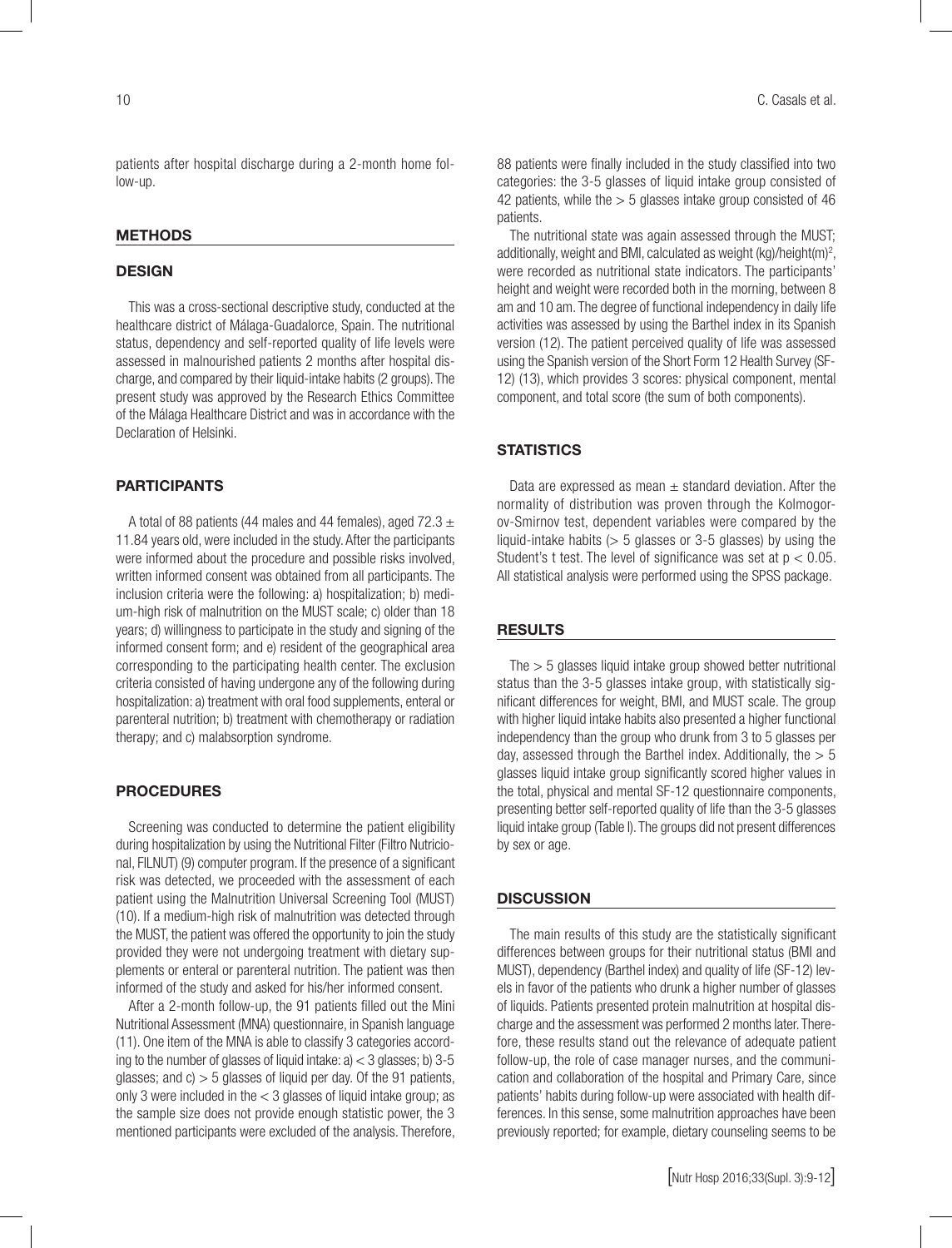| <u>madia interior nebito or pationito who prosonitod maintention at nospital discriargo</u> |             |             |          |
|---------------------------------------------------------------------------------------------|-------------|-------------|----------|
| <b>Liquid intake habits</b>                                                                 | 3-5 glasses | > 5 glasses | p values |
| Weight (kg)                                                                                 | 60.8 (2.08) | 70.3(1.6)   | < 0.001  |
| Body mass index (kg/m <sup>2</sup> )                                                        | 23.9 (0.58) | 26.5(0.54)  | 0.001    |
| MUST scale                                                                                  | 0.88(0.16)  | 0.39(0.11)  | 0.020    |
| Barthel index                                                                               | 72.4 (4.09) | 82.1 (3.12) | 0.037    |
| SF-12 total score                                                                           | 43.7 (2.39) | 52.8(2.55)  | 0.013    |
| SF-12 physical component                                                                    | 39.4 (2.29) | 48.1 (2.55) | 0.013    |
| SF-12 mental component                                                                      | 48.1(2.61)  | 57.5(2.61)  | 0.013    |
|                                                                                             | 42          | 46          |          |

Table I. Differences in nutritional status, dependency and quality of life according to the liquid intake habits of patients who presented malnutrition at hospital discharge

*Data are expressed as mean (standard deviation). MUST: Malnutrition Universal Screening Tool; SF-12: Short Form 12 Health Survey.*

an effective strategy for improving nutritional status, quality of life and functional dependency of malnourished patients (14,15). Nevertheless, the impact of hydration counseling on health has not been properly analyzed yet, and little information is available regarding malnourished patients (16).

In our study, health related quality of life was positively associated with hydration; however, to the best of our knowledge, information about this possible relationship in malnourished patients has not been published yet. The patients' SF-12 score mean was similar to the Spanish mean in the  $> 5$  glasses of liquid intake group, whereas the 3-5 glasses of liquid intake group showed a SF-12 mean significantly lower than reference values (13). The SF-12 is useful in describing overall community health status and testing clinical improvement during home follow-up (17). Accordingly, 2 months after hospital discharge, patients with liquid-intake habits from 3 to 5 glasses a day showed an impaired health-related quality of life and their assessment when returning to the community is convenient.

Quality of life and functional independency are closely related; specifically, the Barthel index evaluates the capacity to carry out basic daily activities. The participants' index means corresponded with a moderate dependency (18), although the 10 points of difference between groups might affect independency for drinking. This difference can be explained by a malnutrition-induced muscle loss since groups differed by nutritional state. Thereby, the possible relationship between functional dependency, quality of life and hydration in hospitalized patients could be a new research focus with impact on the clinic practice and the patient's wellbeing.

Additionally, hospital care should include the use of MUST to screen nutritional status of hospitalized patients, since it provides great reliability, reproducibility and simplicity (19). According to our data, 32 patients presented moderate risk of malnutrition in the MUST scale (score  $> 1$ ), which means that 34.6% of malnourished patients at hospital discharge keeps still under malnutrition risk after 2 months of their returning to the community. Hence, if malnutrition is detected during hospitalization, the use of MUST in Primary Care follow-up is recommended, especially in more vulnerable patients, such as old-people (e.g., over 75 years). In this population, the risk of malnutrition is positively related to the number of chronic diseases and the social risk (20), and, additionally, they are under dehydration risk (21), making it difficult to discriminate between protein/caloric malnutrition and dehydration impacts on health. Thus, a significant limitation of our study is the fact that we cannot establish a cause-effect relationship between liquid intake habits and nutritional status, dependency and quality of life; we can just establish certain associations. Therefore, it is necessary to obtain further scientific evidence about the impact of different hydration strategies on the patients' health from randomized clinical trials, after these modest results from cross-sectional design have been presented and the lack of relevant scientific information has been highlighted.

To sum up, liquid-intake habits are related to nutritional status, quality of life and dependency in malnourished patients at hospital discharge during a 2 months follow-up, although further research is needed to elucidate the characteristics of this relationship. In our sample, most patients drunk more than 3 glasses a day (96.70%), while a similar percentage of patients were in the MNA questionnaire category corresponding to the > 5 glasses (46 patients) or in the 3-5 glasses (42 patients) of liquid intake a day. Comparisons between groups showed favorable nutritional status, functional independency and quality of life for the  $>$  5 glasses of liquid intake group, reporting preliminary findings that can boost the development of clinical trials on this topic.

#### **REFERENCES**

- 1. McWhirter JP, Pennington CR. Incidence and recognition of malnutrition in hospital. BMJ 1994;308:945-8.
- 2. Fernández López MT, Fidalgo Baamil O, López Doldán C, Bardasco Alonso ML, De Sas Prada MT, Lagoa Labrador F, et al. Prevalence of malnutrition in not critically ill older patients. Nutr Hosp 2015;31:2676-84.
- 3. Casals C, Vázquez Sánchez MA, Casals Sánchez JL, Rioja Vázquez R, Martín Salvador E, Garcia-Agua Soler N. Relationship between age, body mass index, dependency and quality of life in malnourished patients after hospital discharge. Nutr Hosp 2015;31:1863-7.
- 4. Barker LA, Gout BS, Crowe TC. Hospital malnutrition: Prevalenece, identification and impact on patients and the health care system. Int J Environ Res Public Health 2011;8:514-27.